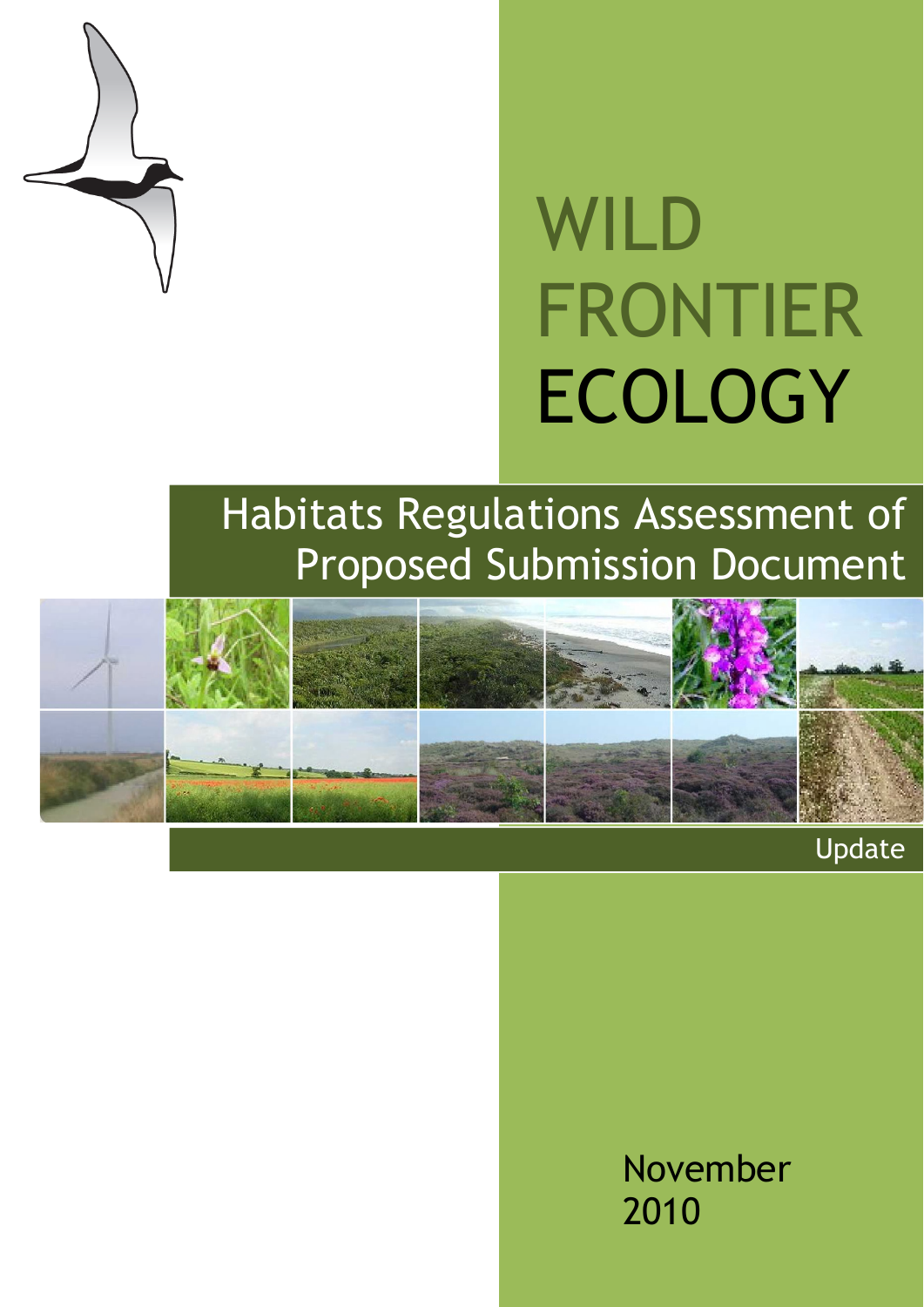

| Report produced by                                                                                       | <b>Client details</b>                                                    |
|----------------------------------------------------------------------------------------------------------|--------------------------------------------------------------------------|
| Robert Yaxley BSc CEnv MIEEM                                                                             | Borough Council of King's Lynn and West<br><b>Norfolk</b>                |
| Unit 2<br><b>Cold Blow Farm</b><br><b>Great Snoring</b><br>Fakenham<br><b>Norfolk</b><br><b>NR21 OHF</b> | King's Court,<br>Chapel Street,<br><b>KING'S LYNN</b><br><b>PE30 1EX</b> |
| Tel: 01328 864633<br>rob@wildfrontier-ecology.co.uk                                                      | Alan Gomm                                                                |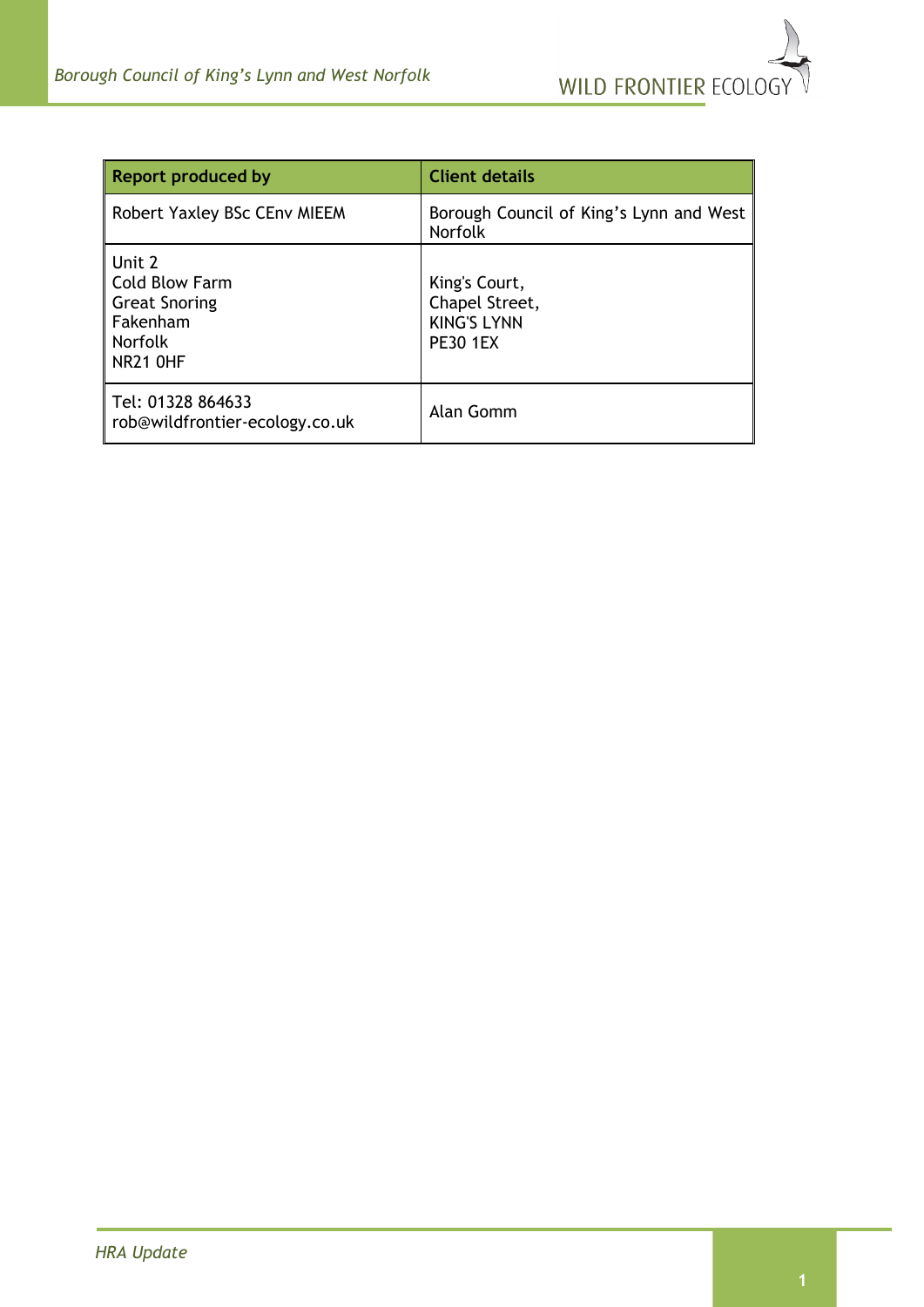

# *Introduction*

In the HRA of the Borough's Regulation 25 document, produced in July 2009, the Habitats Regulations Assessment included the following paragraph in its conclusions:

*In accordance with Regulation 85B(1) of the Habitats Regulations, the final Core Strategy, as presented for Examination should be re-checked to ensure that it can be ascertained that the plan in*  its final form is fully compliant, and that any potential adverse effects upon the integrity of any *European site have been either avoided or mitigated for.*

This paragraph was inserted to cross-check that changes recommended in the original HRA have been satisfactorily addressed by the Council. This brief report reviews the final proposed submission document to ascertain that it does properly address issues raised, and also reviews subsequent changes detailed in the Council's Focused Changes document published in August 2010.

# *Section 1. Addressing the Changes Recommended in the HRA*

Table 2 of the HRA of the Regulation 25 document is repeated below, together with the actions taken in the subsequent document to modify original policies. It should be noted that the policy numbers are changed within the proposed submission document and are therefore cross-referenced in the left-hand column.

| mechanisms for<br>affect the integrity<br>impacts<br>of the European<br>Site?                                                                                                                                                                                                                                                                                                                                                                                                                                                                                                                                              | it will not adversely<br>in a different way or<br>be conditioned or<br>restricted?                                                                                                                            | policy                                                                                                                                                                                                                                                                                                                                                                                                                                                                                                                                                                                                                                                                          | that the modified<br>policy will not<br>adversely affect the<br>integrity of the<br><b>European Site</b> |
|----------------------------------------------------------------------------------------------------------------------------------------------------------------------------------------------------------------------------------------------------------------------------------------------------------------------------------------------------------------------------------------------------------------------------------------------------------------------------------------------------------------------------------------------------------------------------------------------------------------------------|---------------------------------------------------------------------------------------------------------------------------------------------------------------------------------------------------------------|---------------------------------------------------------------------------------------------------------------------------------------------------------------------------------------------------------------------------------------------------------------------------------------------------------------------------------------------------------------------------------------------------------------------------------------------------------------------------------------------------------------------------------------------------------------------------------------------------------------------------------------------------------------------------------|----------------------------------------------------------------------------------------------------------|
| <b>European Site:</b><br>No<br><b>Breckland SPA</b><br>Possible Mechanism(s):<br>Direct Impacts -<br><b>Proximity And</b><br>Disturbance.<br><b>Affected Policies:</b><br><b>CS1 Housing And Jobs</b><br>(Refers to policies<br>CS01and CS09 in the<br>proposed submission<br>document)<br><b>CS2 Settlement</b><br>Hierarchy<br>(Refers to policy CS02<br>in the proposed<br>submission document)<br><b>CS7 Rural Development</b><br>(Refers to policy CS06<br>in the proposed<br>submission document)<br><b>CS10 Housing</b><br><b>Distribution</b><br>(Refers to policy CS09<br>in the proposed<br>submission document) | The policy can be<br>altered to take into<br>account disturbance/<br>displacement to stone<br>curlews around<br>Breckland SPA, in line<br>with the approach<br>taken by<br>neighbouring local<br>authorities. | New built development<br>will be restricted within<br>$1.500m$ of the<br>Breckland SPA.<br>Development will be<br>restricted to the re-use<br>of existing buildings or<br>where existing<br>development<br>completely masks the<br>new proposal from<br>Breckland SPA. Beyond<br>the SPA, a 1,500m<br>buffer will be applied<br>to areas where the<br>qualifying features are<br>known to exist, or<br>where nesting attempts<br>have been made. In this<br>area, development may<br>be acceptable where<br>suitable alternative<br>habitat (outside the<br>SPA) can be secured.<br>Incorporated in new<br>version of Policy CS12<br>for Pre-Submission<br><b>Core Strategy</b> | $Yes - no residual$<br>impacts                                                                           |

#### *Table 1. Appropriate Assessment Table 2 with modification.*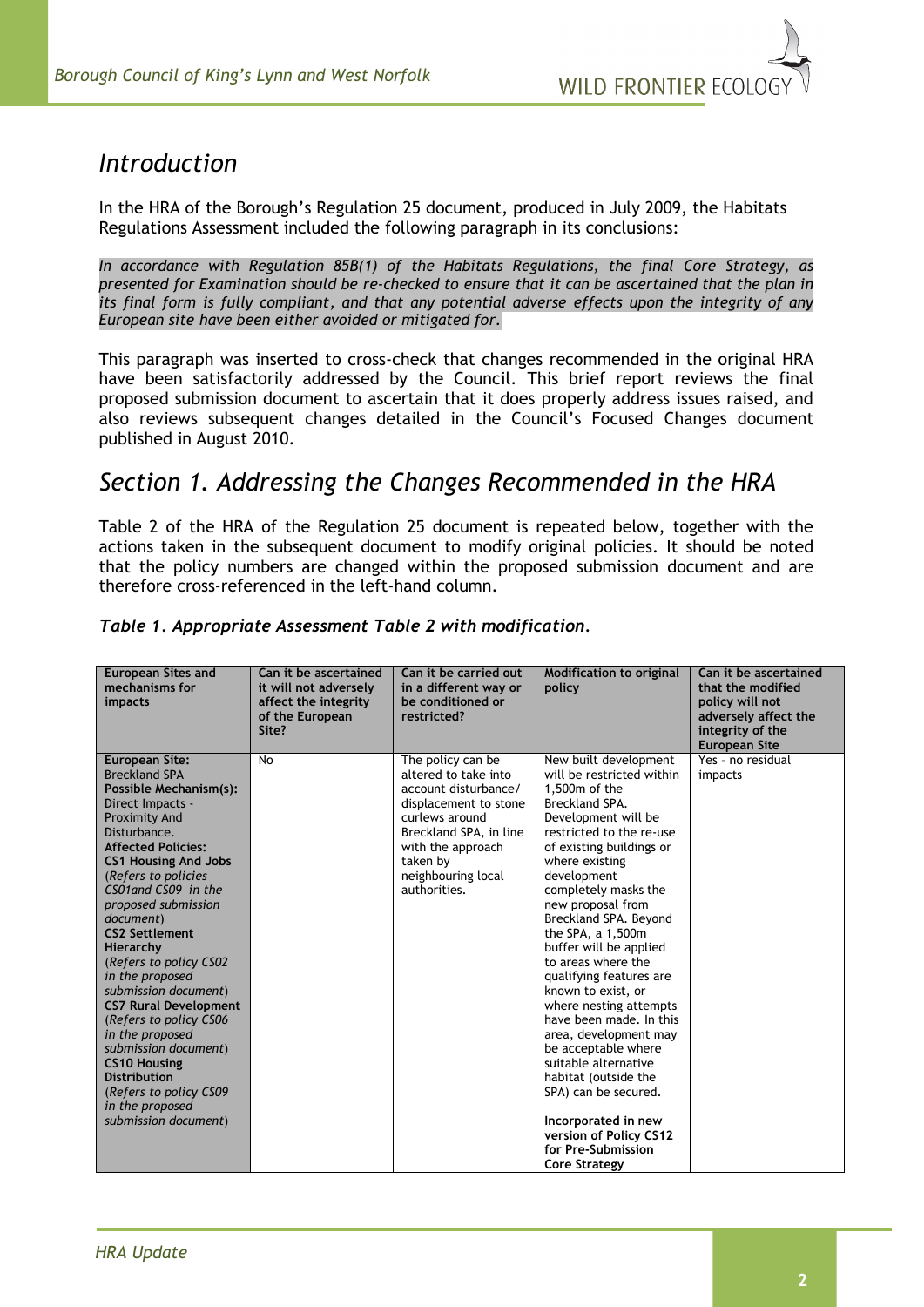

|                                                                           |    |                                              | document.                                                          |                   |
|---------------------------------------------------------------------------|----|----------------------------------------------|--------------------------------------------------------------------|-------------------|
| European site:                                                            | No | The core strategy                            | Include policy wording                                             | Yes - no residual |
| <b>Breckland SPA</b>                                                      |    | document can be                              | or supporting text to                                              | impacts           |
| Possible Mechanism(s):<br>Indirect impacts -                              |    | modified to stress a<br>partnership approach | explain that the council<br>is committed to                        |                   |
| recreation (woodlark)                                                     |    | to recreation                                | ensuring sustainable                                               |                   |
| and nightjar).                                                            |    | management in the                            | levels of recreation in                                            |                   |
| <b>Affected Policies:</b>                                                 |    | SPA.                                         | and around the<br>Breckland SPA, and                               |                   |
| <b>CS1 Housing And Jobs</b><br>(Refers to policies                        |    |                                              | work with partners                                                 |                   |
| CS01 and CS09 in the                                                      |    |                                              | including Natural                                                  |                   |
| proposed submission                                                       |    |                                              | England, RSPB and                                                  |                   |
| document)<br><b>CS2 Settlement</b>                                        |    |                                              | Forestry Commission to<br>develop a strategy that                  |                   |
| Hierarchy                                                                 |    |                                              | sets out an access                                                 |                   |
| (Refers to policy CS02                                                    |    |                                              | management and                                                     |                   |
| in the proposed<br>submission document)                                   |    |                                              | monitoring programme<br>that provides measures                     |                   |
| <b>CS7 Rural Development</b>                                              |    |                                              | to prevent increasing                                              |                   |
| (Refers to policy CS06                                                    |    |                                              | visitor pressure.                                                  |                   |
| in the proposed<br>submission document)                                   |    |                                              | Suitable mitigation will<br>be installed should                    |                   |
| <b>CS10 Housing</b>                                                       |    |                                              | monitoring indicate                                                |                   |
| <b>Distribution</b>                                                       |    |                                              | that the Annex1 species                                            |                   |
| (Refers to policy CS09                                                    |    |                                              | are failing to meet                                                |                   |
| in the proposed<br>submission document)                                   |    |                                              | conservation objectives<br>due to recreational                     |                   |
| <b>CS11 The Economy</b>                                                   |    |                                              | pressure.                                                          |                   |
| (Refers to policy CS10                                                    |    |                                              |                                                                    |                   |
| in the proposed<br>submission document)                                   |    |                                              | Comment incorporated<br>into Paragraph 7.5.14.                     |                   |
|                                                                           |    |                                              | for Pre-Submission                                                 |                   |
|                                                                           |    |                                              | <b>Core Strategy</b>                                               |                   |
|                                                                           |    |                                              | document                                                           |                   |
| European site(s): North                                                   | No | The core strategy                            | Supporting text should                                             | Yes - no residual |
| Norfolk Coast SPA/                                                        |    |                                              |                                                                    |                   |
|                                                                           |    | document can be                              | recognise that coastal                                             | impacts           |
| Ramsar;                                                                   |    | modified to stress a                         | competent authorities                                              |                   |
| Possible Mechanism(s):<br>Recreational                                    |    | partnership approach<br>to recreation        | promoting visitor access<br>will need to consider                  |                   |
| disturbance impacts to                                                    |    | management in the                            | the necessary measures                                             |                   |
| SPA species, especially                                                   |    | SPA.                                         | required to meet the                                               |                   |
| Ringed Plover and Little<br>Tern.                                         |    |                                              | requirements of the                                                |                   |
| <b>Affected Policies:</b>                                                 |    |                                              | <b>Habitats Regulations</b><br>and protect the                     |                   |
| <b>CS1 Housing And Jobs</b>                                               |    |                                              | integrity of the coastal                                           |                   |
| (Refers to policies                                                       |    |                                              | European sites, and                                                |                   |
| CS01and CS09 in the<br>proposed submission                                |    |                                              | that it is possible that<br>additional housing                     |                   |
| document)                                                                 |    |                                              | within the Borough may                                             |                   |
| <b>CS2 Settlement</b>                                                     |    |                                              | contribute to that                                                 |                   |
| Hierarchy<br>(Refers to policy CS02                                       |    |                                              | visitor pressure, in-<br>combination with new                      |                   |
| in the proposed                                                           |    |                                              | housing in other                                                   |                   |
| submission document)                                                      |    |                                              | districts. The text                                                |                   |
| <b>CS8 Coastal</b><br>Development                                         |    |                                              | should therefore<br>commit to working in                           |                   |
| (Refers to policy CS07                                                    |    |                                              | partnership with                                                   |                   |
| in the proposed                                                           |    |                                              | neighbouring                                                       |                   |
| submission document)<br><b>CS10 Housing</b>                               |    |                                              | authorities and other<br>relevant partners to                      |                   |
| <b>Distribution</b>                                                       |    |                                              | prevent adverse effects                                            |                   |
| (Refers to policy CS09                                                    |    |                                              | when monitoring                                                    |                   |
| in the proposed<br>submission document)                                   |    |                                              | indicates it could<br>occur. See footnote*                         |                   |
| <b>CS14 Delivering</b>                                                    |    |                                              |                                                                    |                   |
| <b>Community Well-Being</b>                                               |    |                                              | Wording incorporated                                               |                   |
| and Enhancing Quality                                                     |    |                                              | into Paragraph 7.5.14                                              |                   |
| of Life (Refers to policy<br>CS13 in the proposed<br>submission document) |    |                                              | for Pre-Submission<br><b>Core Strategy</b><br>document (as above). |                   |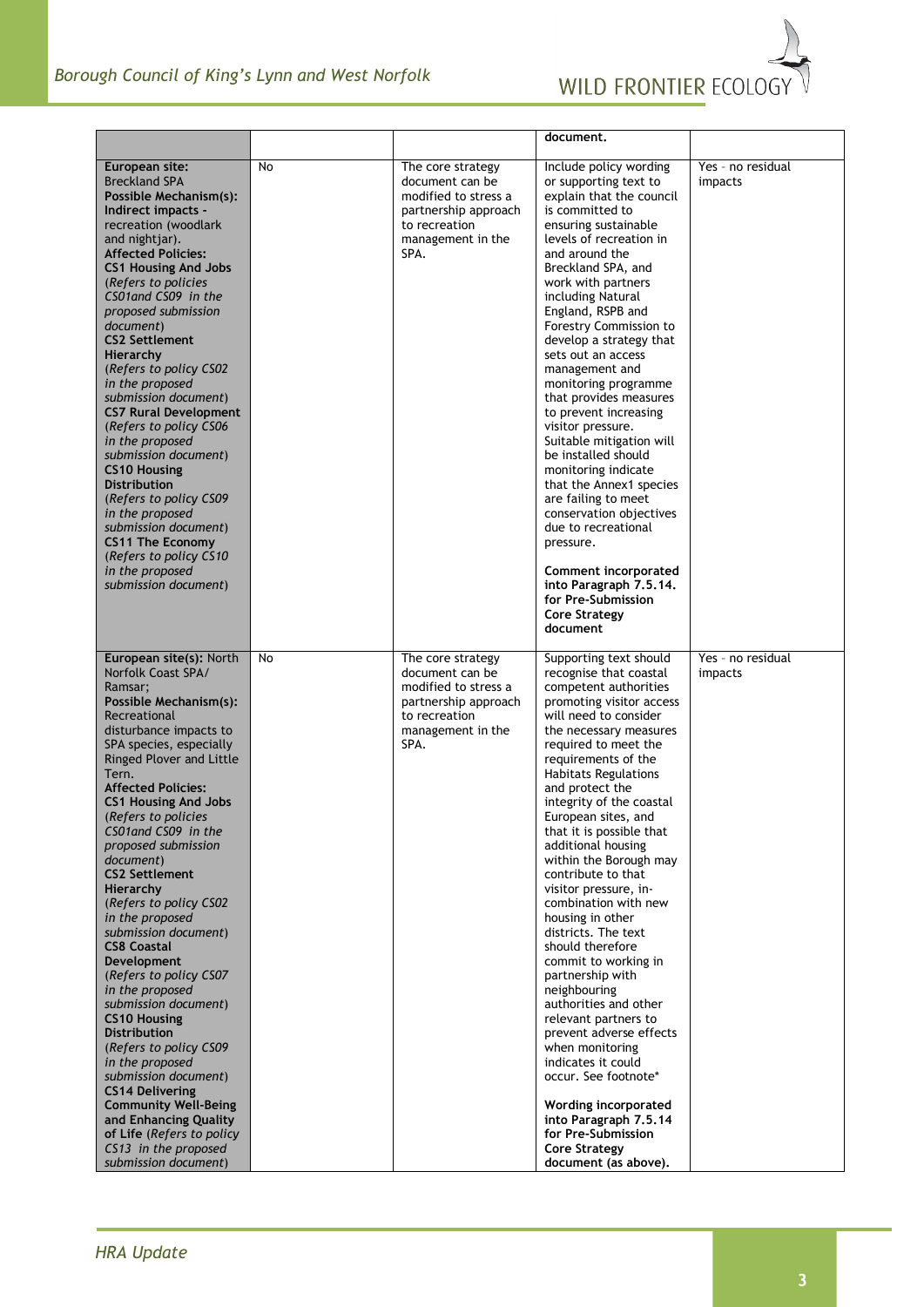

| European Site(s):<br>Breckland SPA; The<br><b>North Norfolk Coast</b><br>SPA/SAC/Ramsar; The<br><b>Ouse Washes SPA; The</b><br>Wash SPA/SAC/Ramsar.<br>Possible Mechanism(s):<br>Proximity Impacts;<br>Fragmentation of<br>habitat; Loss of<br>supporting habitat<br><b>Affected Policies:</b><br><b>CS9 Renewable Energy</b><br>(Refers to policy CS08)<br>in the proposed<br>submission document) | <b>No</b> | Renewable energy<br>sources in the<br>Borough (wind farms)<br>should be subject to<br>detailed EIA including<br>cumulative impact<br>assessment. | Specify that any wind<br>farm developments or<br>other renewable energy<br>projects should be<br>assessed accordingly<br>(where necessary by<br>project level HRA) to<br>ensure minimal<br>ecological impact, and<br>should undergo a<br>detailed cumulative<br>impact assessment with<br>regard to other similar<br>developments.<br>Wording incorporated<br>into Policy CS08 for<br><b>Pre-Submission Core</b><br>Strategy document | Yes - no residual<br>impacts |
|-----------------------------------------------------------------------------------------------------------------------------------------------------------------------------------------------------------------------------------------------------------------------------------------------------------------------------------------------------------------------------------------------------|-----------|--------------------------------------------------------------------------------------------------------------------------------------------------|---------------------------------------------------------------------------------------------------------------------------------------------------------------------------------------------------------------------------------------------------------------------------------------------------------------------------------------------------------------------------------------------------------------------------------------|------------------------------|
| European Site(s):<br>Dersingham Bog SAC/<br>Ramsar<br>Possible Mechanism(s):<br>Indirect and direct<br>damage from light<br>railway development<br><b>Affected Policies:</b><br><b>CS12 Transport</b><br>Infrastructure<br><b>Improvements</b><br>(Refers to policy CS11<br>in the proposed<br>submission document)                                                                                 | <b>No</b> | As disturbance is<br>likely to be peripheral<br>to the site, there is<br>scope to qualify the<br>policy.                                         | Modify policy wording<br>or supporting text to<br>specify proposals must<br>be able to<br>demonstrate, through<br>HRA, no adverse effects<br>on Dersingham Bog<br>SAC/Ramsar.<br>Wording related to<br>potential light rail<br>route removed from<br>Policy CS12 for Pre-<br><b>Submission Core</b><br>Strategy document.                                                                                                             | Yes - no residual<br>impacts |

### **Conclusion**

The above amendments, proposed by the Council, have been incorporated into the presubmission document. It is considered that these amendments satisfactorily address the issues raised, and that as a result it can be ascertained that the above policies (as contained in the proposed submission document January 2010) will not adversely affect the integrity of the European Sites.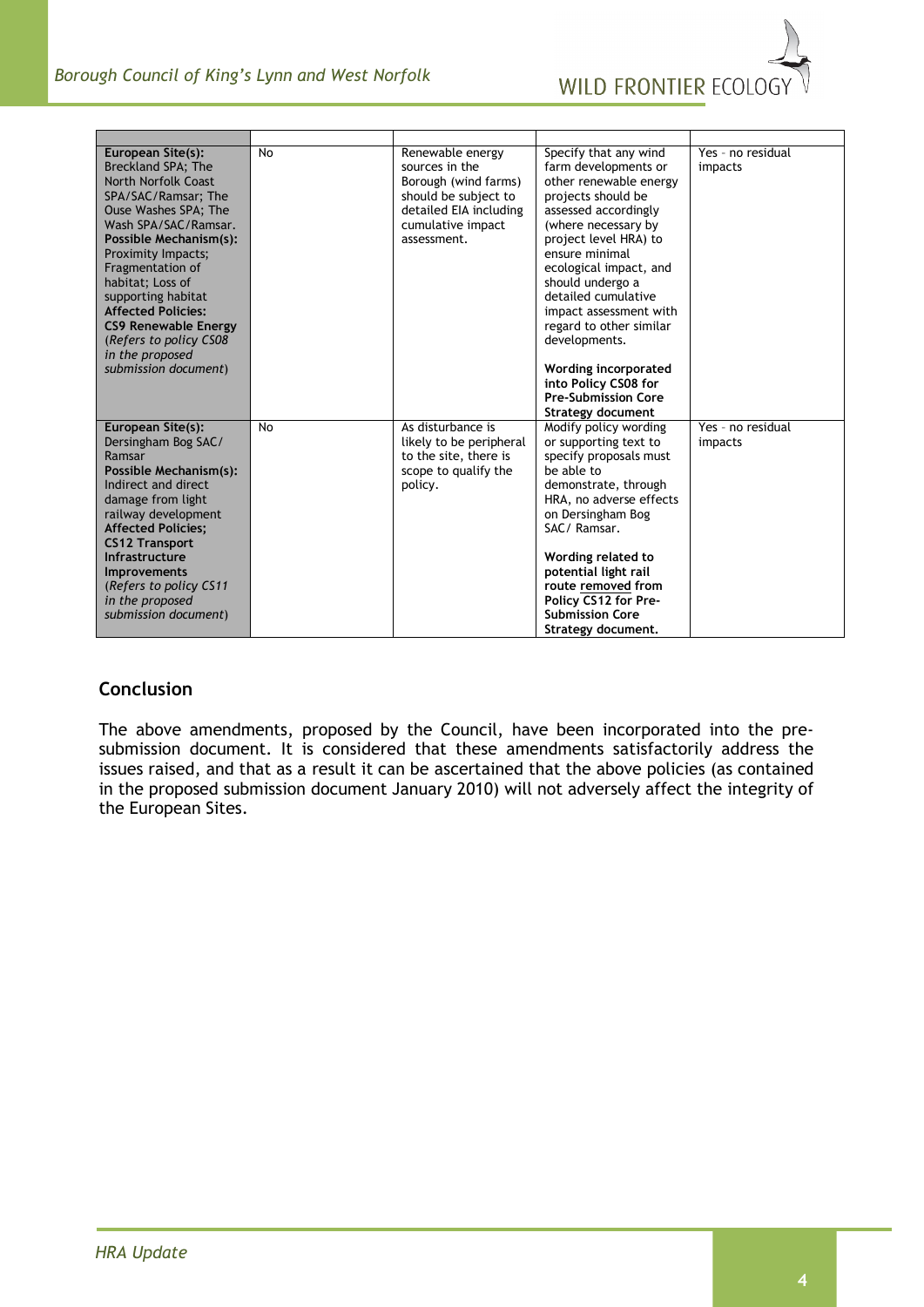

# *Section 2: Focused Changes*

The focused changes document specifies alterations to the proposed submission document, many of which were not relevant to the HRA, but in perhaps two areas consideration was given to whether the changes would affect the previous assessment.

- 1. Changes to the Settlement Hierarchy.
- 2. Changes to the Strategic growth policy around Hunstanton.

#### **Changes to the settlement hierarchy**

These are detailed as changes CS02 -1 to CS02 -8. As far as the HRA goes, the important changes would be to Key Rural Service Centres, which would have an average housing allocation of 25 new dwellings.

Proposed change CS01 -1 refers to the addition of settlements to existing Key Rural Service Centres and has no implications for the HRA, with the exception of the addition of Northwold to Methwold, which is likely to reduce the likelihood of any significant impact on the Breckland SPA, since Northwold is some way outside the stone curlew buffer.

Proposed change CS01 -2 refers to the upgrade of Stoke Ferry from rural village to Key Rural Service Centre. Stoke Ferry is some distance from any European site, and it is considered that a housing allocation here of around 25 new dwellings will not result in a likely significant effect on any European site.

Other proposed changes to the settlement hierarchy are at a lower settlement level. In general, the likelihood effects of this hierarchy have already been adequately considered within the original assessment and no further assessment is considered necessary at this stage, though all settlements will be screened for the HRA of the forthcoming site specific allocations.

#### **Changes to Strategic Growth Policy around Hunstanton**

The changes in Focussed Change 12 accept that strategic growth in Hunstanton could take place (within the overall 200 units) *towards the south of the town* and/or in the east (as originally envisaged).

It is considered that this minor change does not affect the overall conclusion of the HRA in regard to development around Hunstanton, which is that *"the recreational impacts on nesting birds along the North Norfolk Coast are identified as having a likely significant effect at a cumulative (Borough) level and not at the individual settlement level, they are not considered to have a likely significant effect in this policy."*

#### **Conclusion**

The contents of the Focused Changes document are noted, and have been fully considered, but do not alter the conclusions of the HRA.